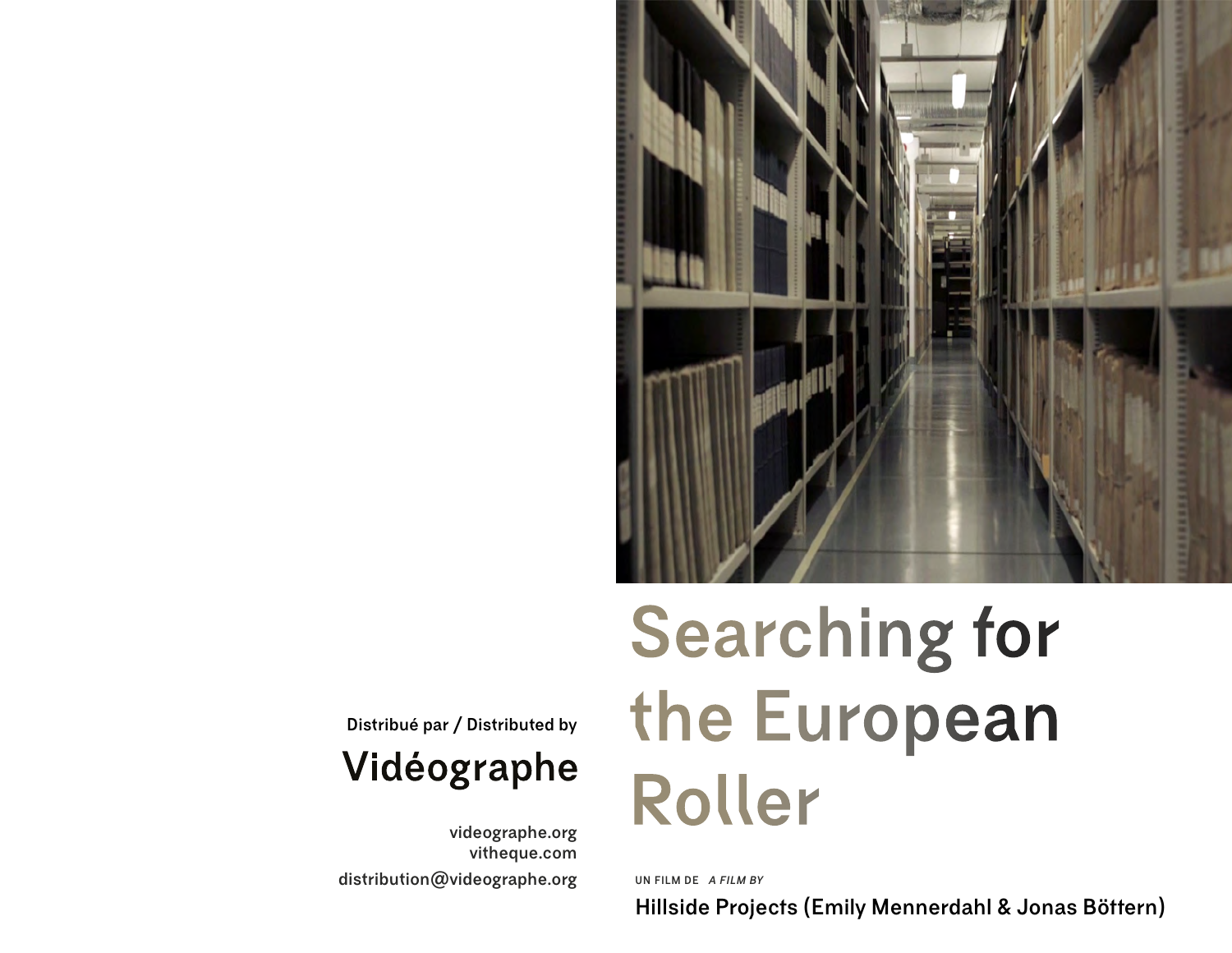

## *Searching for the European Roller*

#### **UN FILM DE / A FILM BY HILLSIDE PROJECTS (EMILY MENNERDAHL & JONAS BÖTTERN)**

Fiction-documentaire-lecture / Suède / Octobre 2017 / Couleur / 16 min 36 s / Anglais (sous-titres anglais) / HD / Formats de diffusion disponibles : Blu-Ray, DVD, FTP Transfer, .mov / 16 : 9 / stéréo

Fiction-documentary-lecture / Sweden / October 2017 / Color / 16 min 36 s / English (English subtitles) / HD / Available screening format: Blu-Ray, DVD, FTP Transfer, .mov / 16:9 / stereo

#### **Générique /** *Credits:*

**Scénario et réalisation /** *Script and direction:*  Hillside Projects (Emily Mennerdahl & Jonas Böttern) **Montage et son /** *Edit and sound:* Giorgos Chloros and Jonas Böttern  **Musique /** *Music:* Dolphins in Heaven **Matériel d'archives /** *Archival material:* Hillside Projects, Nordiska Museet, Sean Frew, FoolBoy, Mitch Martinez and Grant Porter

#### **DISTRIBUTION PRESSE**

### Vidéographe

4550, rue Garnier Montréal, QC - H2J 3S7 (+1) 514.521.2116

Contact : Audrey Brouxel Responsable des communications [communications@videographe.org](mailto:?subject=) (+1) 514.521.2116 poste 227

[videographe.org](https://www.videographe.org/) [distribution@videographe.org](http://distribution@videographe.org)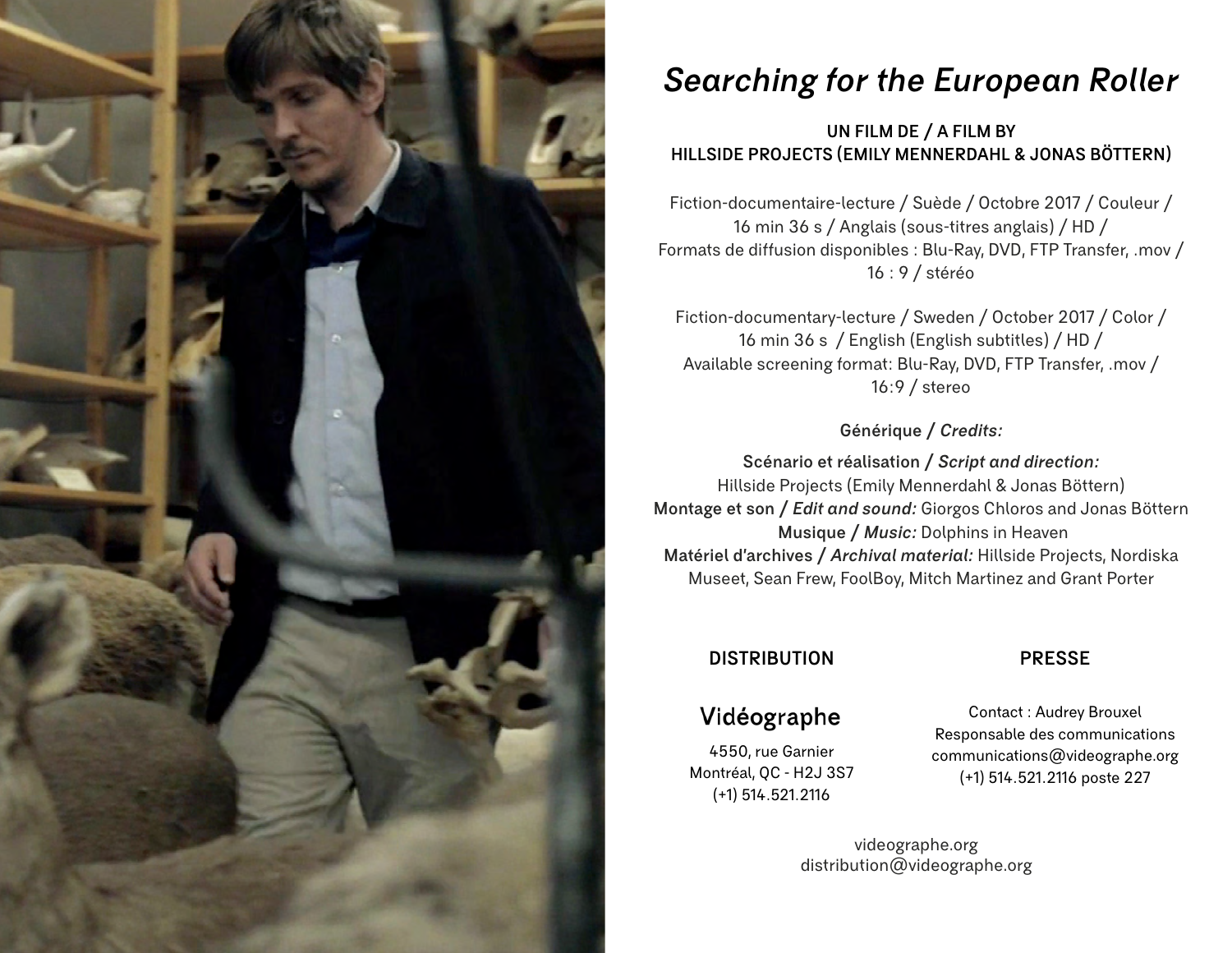

# **Synopsis**

Le film *Searching for the European Roller* se déroule dans plusieurs établissements publics et privés de Suède. S'efforçant d'imiter le fonctionnement des vidéos éducatives, il recourt de façon ludique à un discours pédagogique tout en explorant diverses stratégies narratives. La vidéo jongle avec l'histoire de la disparition d'un oiseau bleu au fil des souvenirs et des émotions de l'animal.

Searching for the European Roller *takes place in several public and private institutions across Sweden. It targets to mimic the purpose of educational videos and playfully applies an academic voice whilst exploring strategies of storytelling. The video weaves in and out of the history of a disappearing blue bird whilst re-tracing its memories and emotions.*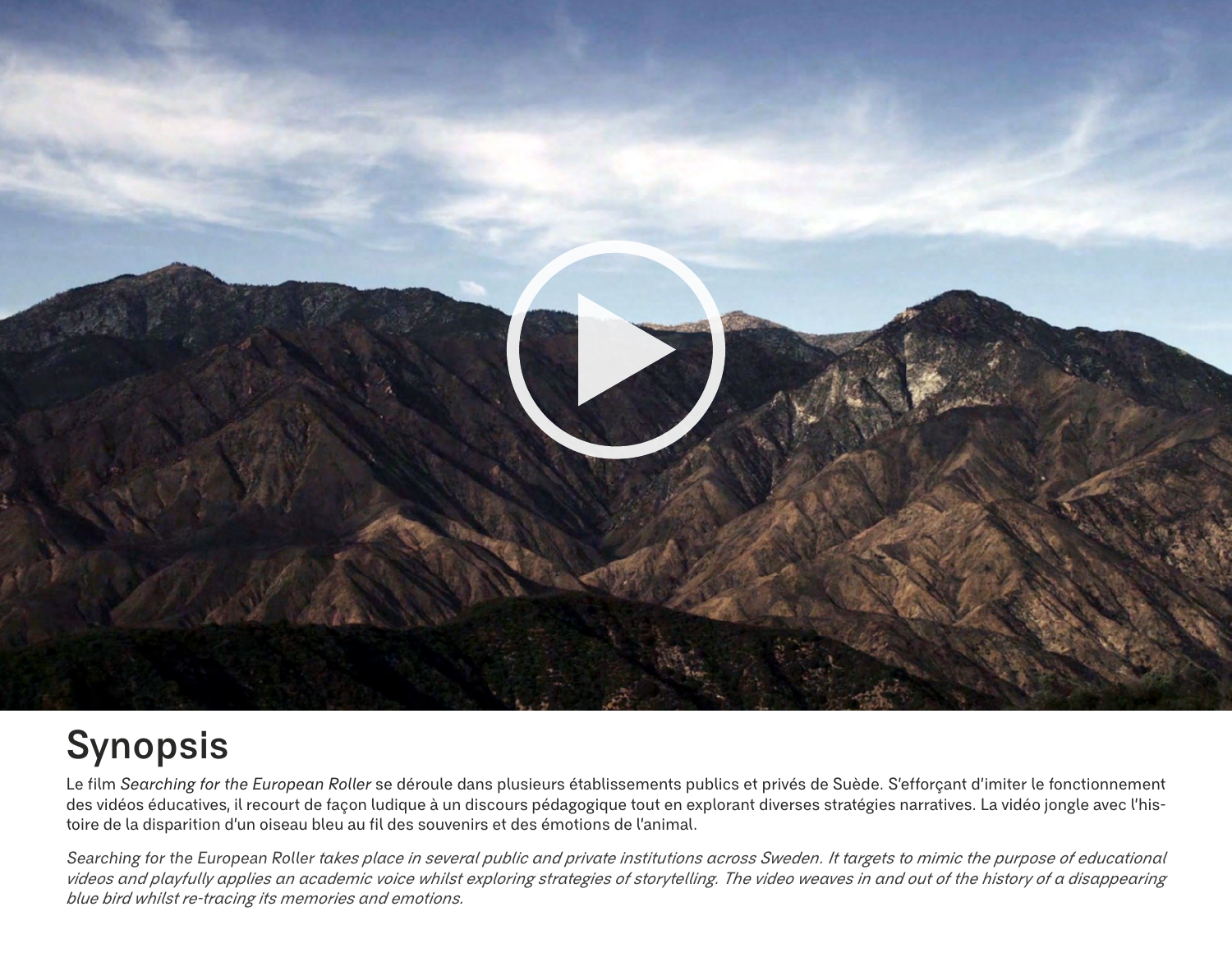

# **Biographie / Biography**

Hillside Projects est un collectif de recherche et de création formé en 2011 par Emily Mennerdahl et Jonas Böttern et basé à Stockholm. Hillside Projects travaille de manière interdisciplinaire, en essayant toujours de déconstruirer et de réexaminer les faits et les connaissances en mettant l'accent sur la dualité nature/culture. Le collectif réfléchit aux méthodes de collecte, d'organisation, de comparaison et de présentation de l'information et de la recherche. Les stratégies performatives, la narration, la collaboration et la recherche artistique sont des éléments importants de leur pratique commune. Leurs projets prennent la forme de dessins, de photographies, de performances, de conférences, d'installations et de vidéos. Hillside Projects maintient un dialogue avec des penseurs et professionnels de divers domaines. Hillside Projects est membre de galleri ID: I à Stockholm.

Qui décide de ce qu'il faut dire ? Et de comment il faut le dire ?

*Hillside Projects is a collaborative research and production group based in Stockholm, formed by Emily Mennerdahl and Jonas Böttern in 2011. Hillside Projects work interdisciplinary, always trying to dismantle and re-consider facts and knowledge with a focus on nature/culture. The group reflects upon methods of collecting, ordering, layering and presenting information and research material. Performative strategies, storytelling, collaboration and artistic research are important components of their joint practice. The projects are manifested through drawing, photography, lecture performances, installations and video. Hillside Projects are committed to working in dialogue with other thinkers and professionals from a variety of fields. Hillside Projects are members of the artist run galleri ID:I in Stockholm.*

*Who decides what is to be told? Who decides how it is to be told?*

**<https://hillsideprojects.se/>**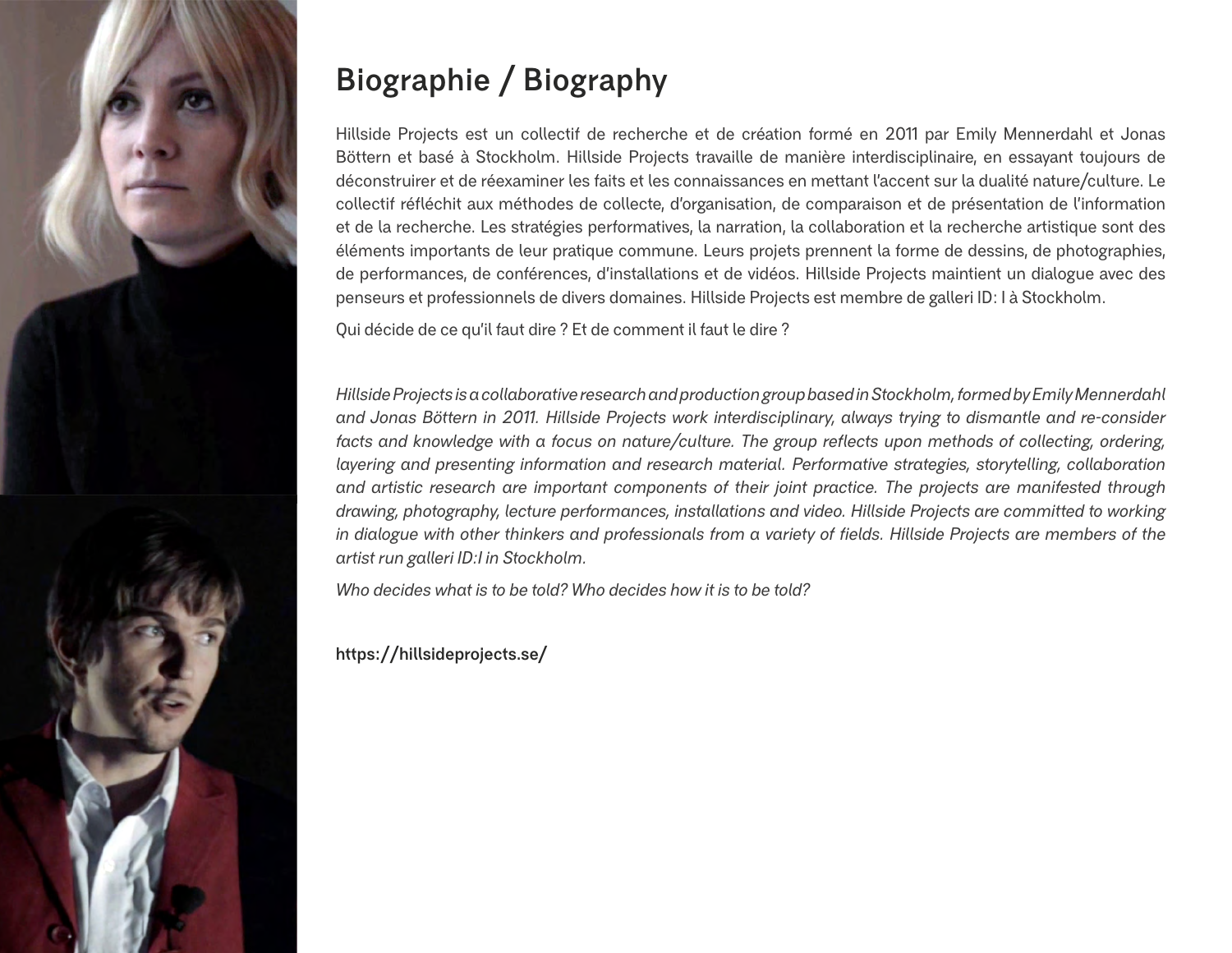# **Expositions / Exhibitions**

 *Searching for the European Roller*, Dazibao, Montréal. *Neu Now*, Westergasfabriek, Amsterdam. *Northern Light Conference*, Sheffield Hallam University. *Fotografiets Ömsint Vårdande Blick*, Centrum för Fotografi, Stockholm. *One Minute Video*, Art Rotterdam. *Everthing Must Go*, Platform, Stockholm. *Land/Sea/Sky*, Chapel Gallery, Ormskirk, Liverpool. *Labyrint 09 – Writings and Observations*, Botkyrka Konsthall. *What Happens When Nothing Happens*, FOFA Gallery, Montreal. *Unrealised Ideas form Montreal – What Happens When Nothing Happens,* Valand School of Art, Gothenburg. *An atlas of Searches*, solo exhibition, Espace 413, Montreal. *Compression*, MFA group show, Galerie Art Mur, Montreal. *White Cube on the Move*, Bourget Gallery, Montreal. *Hidden Connections*, Pannhuset, Mariestad and Rotor, Valand School of Art. *Home Life*, Stroud House Gallery, Stroud. 2nd International Artist Book Fair, Seoul. *LAB04*, Institute of Contemporary Art, London. *Evidence of Time*, Urbis Centre, Manchester.